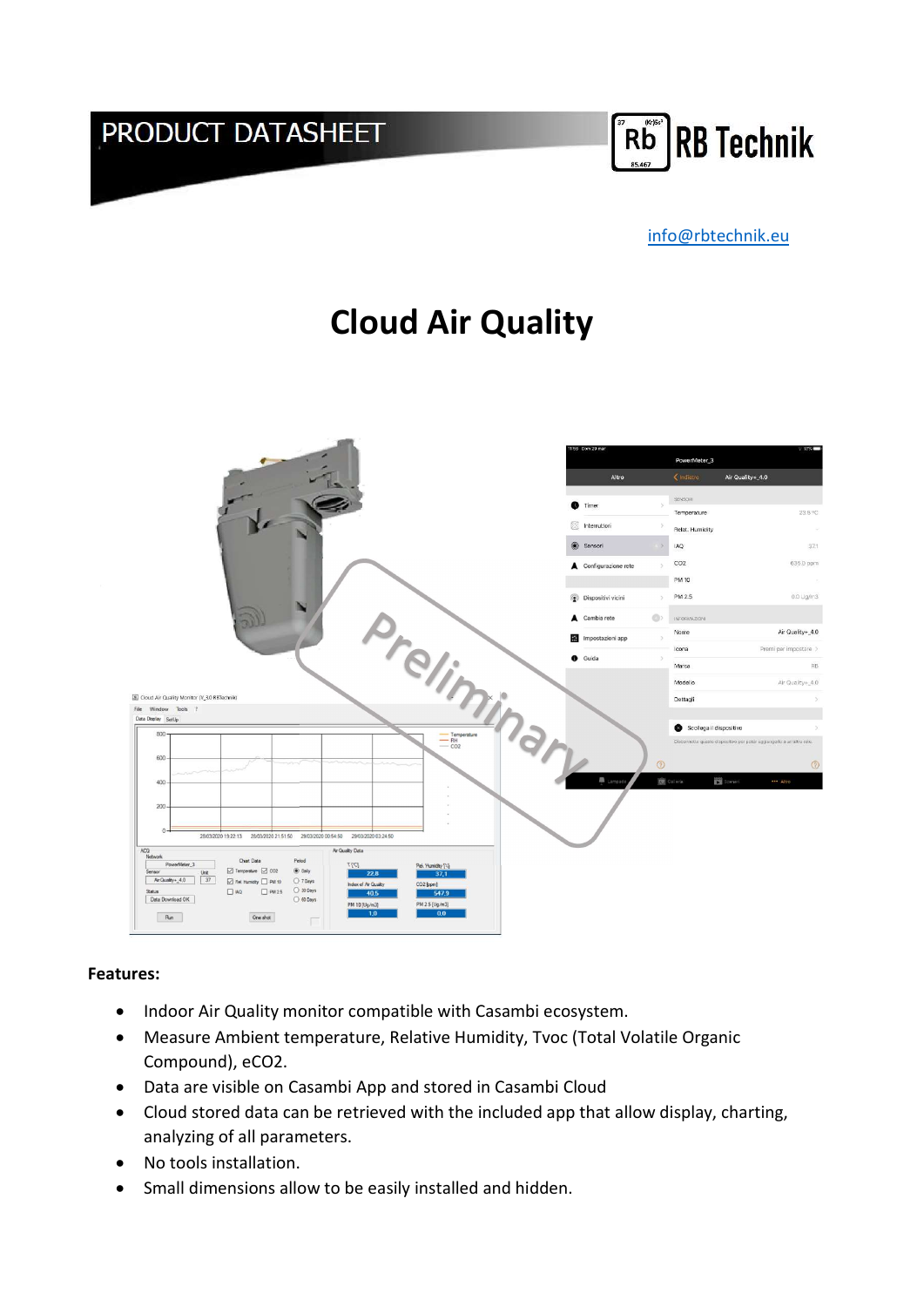#### Description

Cloud Air quality Track is a Casambi ready Air Quality sensor station that allow to measure, report and store Air Quality data .

It consists in a sensor that allow to give complete measurement of indoor location Air Quality.

The device is housed in a Eurostandard lighting track compatible enclosure.

The device has to be paired to a Casambi network and it is visible in Sensor section. Acquired data are available on sensor page app and are stored in Casambi cloud. The device need a reliable Internet connection and an active Casambi Gateway.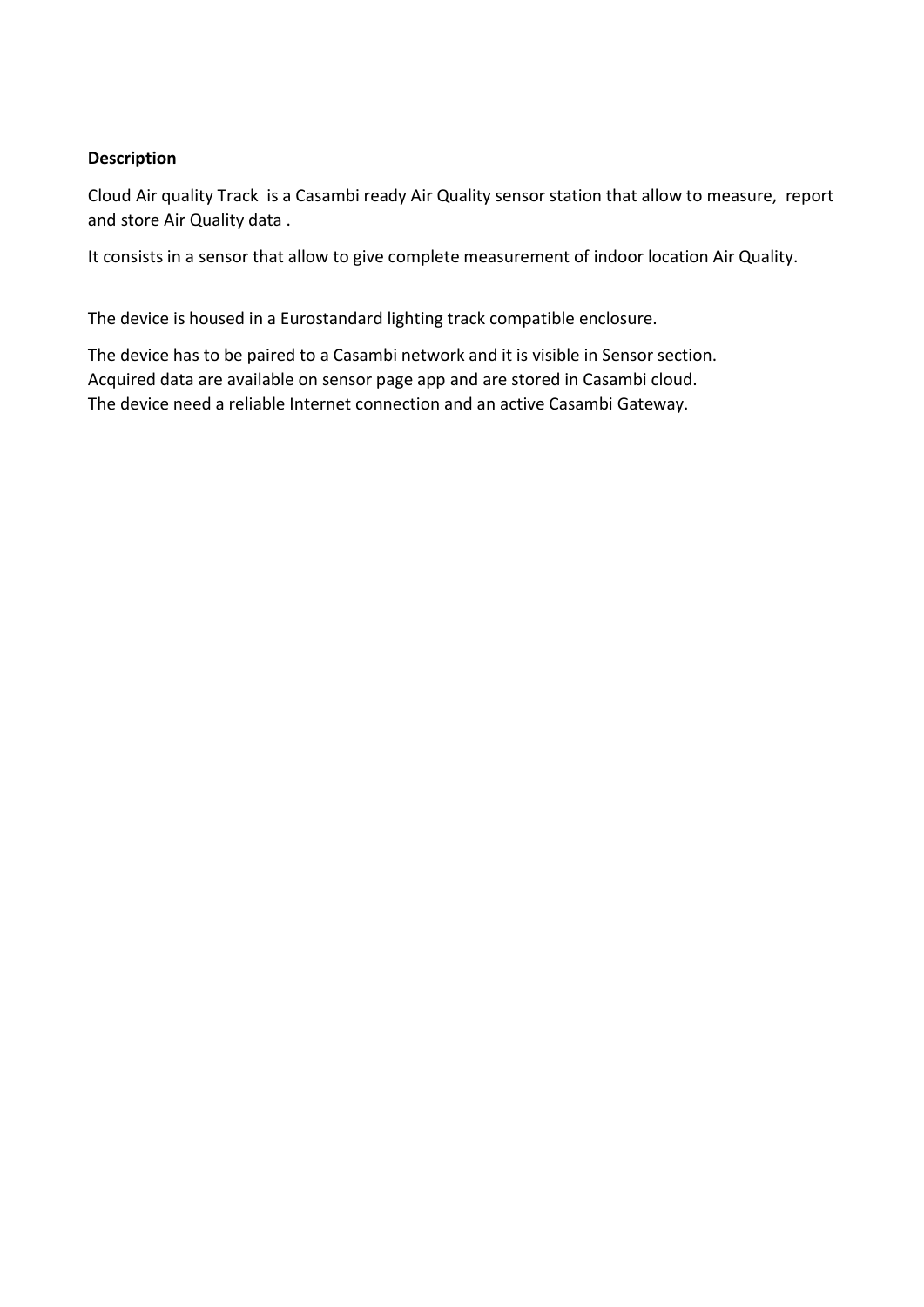The included Windows App allow to establish a Cloud Casambi API Session to retrieve data from cloud to display, chart and report mains parameters and installation energy consumption.

Software is intuitive and all setup settings are automatically stored and retrieved on App closing and opening.

|                                        |                                                                                                                |                                  | $\times$<br>П                                            |
|----------------------------------------|----------------------------------------------------------------------------------------------------------------|----------------------------------|----------------------------------------------------------|
|                                        |                                                                                                                |                                  | Temperature<br>$-$ RH                                    |
|                                        |                                                                                                                |                                  |                                                          |
|                                        |                                                                                                                |                                  |                                                          |
| Chart Data                             | Period                                                                                                         | 29/03/2020 03:24:50              |                                                          |
| Temperature CO2<br>Rel. Humidity PM 10 | <b>O</b> Daily<br>O 7 Days                                                                                     | 22,8<br>Index of Air Quality     | Rel. Humidity [%]<br>37.1<br>CO2 [ppm]                   |
|                                        | $\bigcirc$ 60 Days                                                                                             | PM 10 [Ug/m3]                    | PM 2.5 [Ug/m3]                                           |
|                                        | Cloud Air Quality Monitor (V_3.0 RBTechnik)<br>28/03/2020 19:22:13<br>$\n  PM 2.5\n$<br><b>IAQ</b><br>One shot | 28/03/2020 21:51:50<br>O 30 Days | 29/03/2020 00:54:50<br>Air Quality Data<br>T[TC]<br>40.5 |